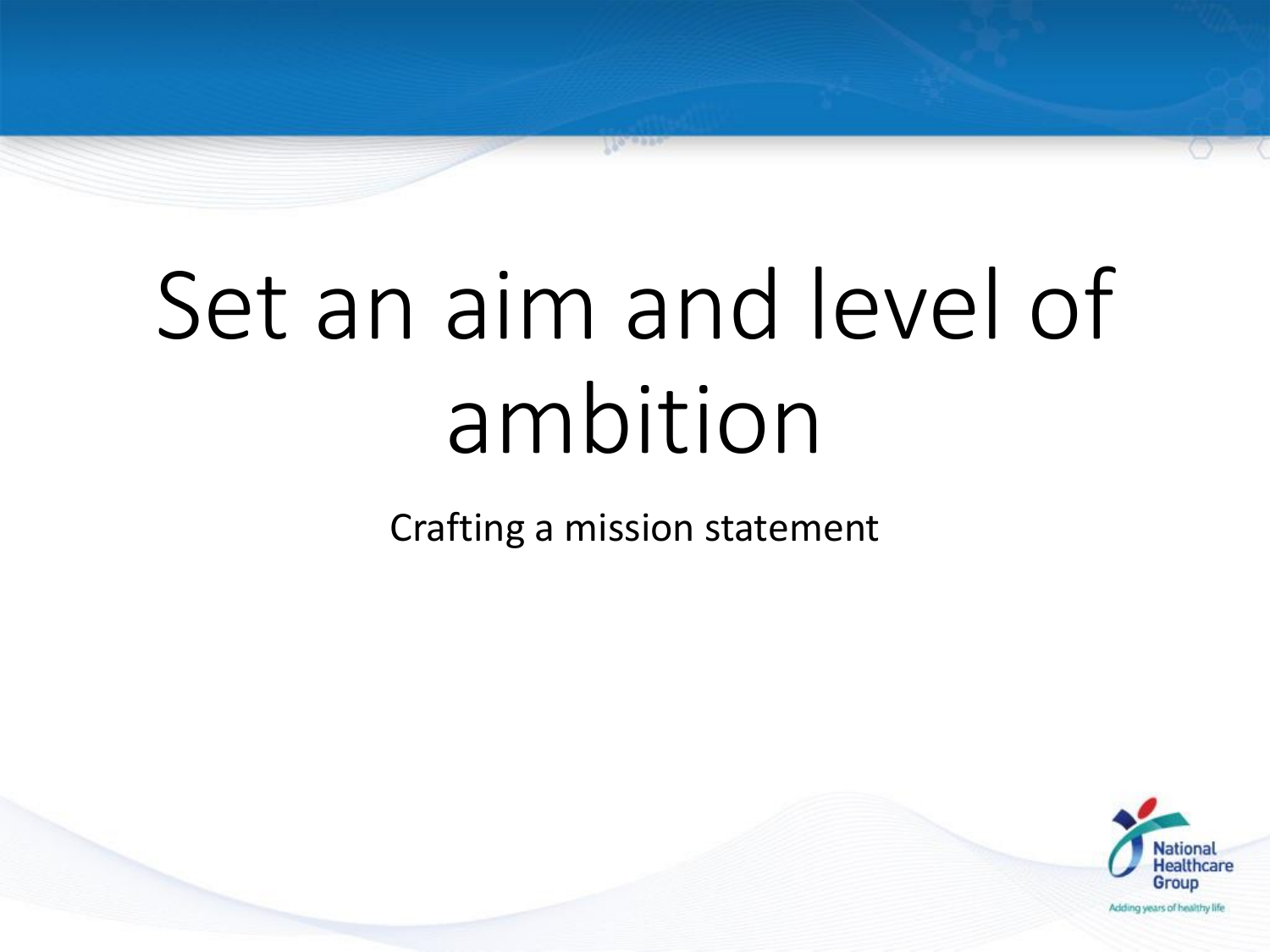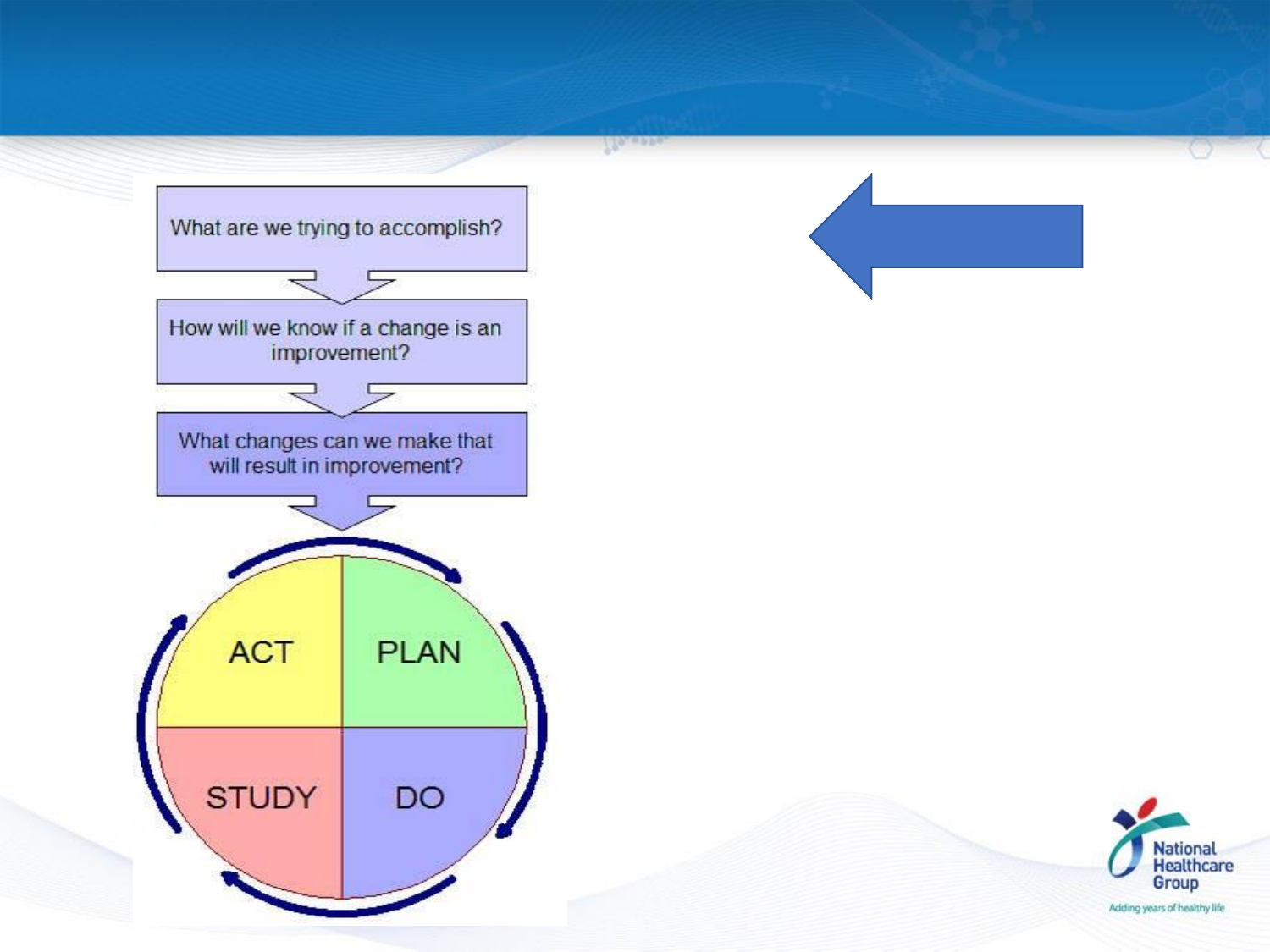#### Aim statement

- Statement of what the project is about
- Provides a focus for the team
- States purpose or problem to be solved
- Informs the desired state
- Used to communicate to external parties

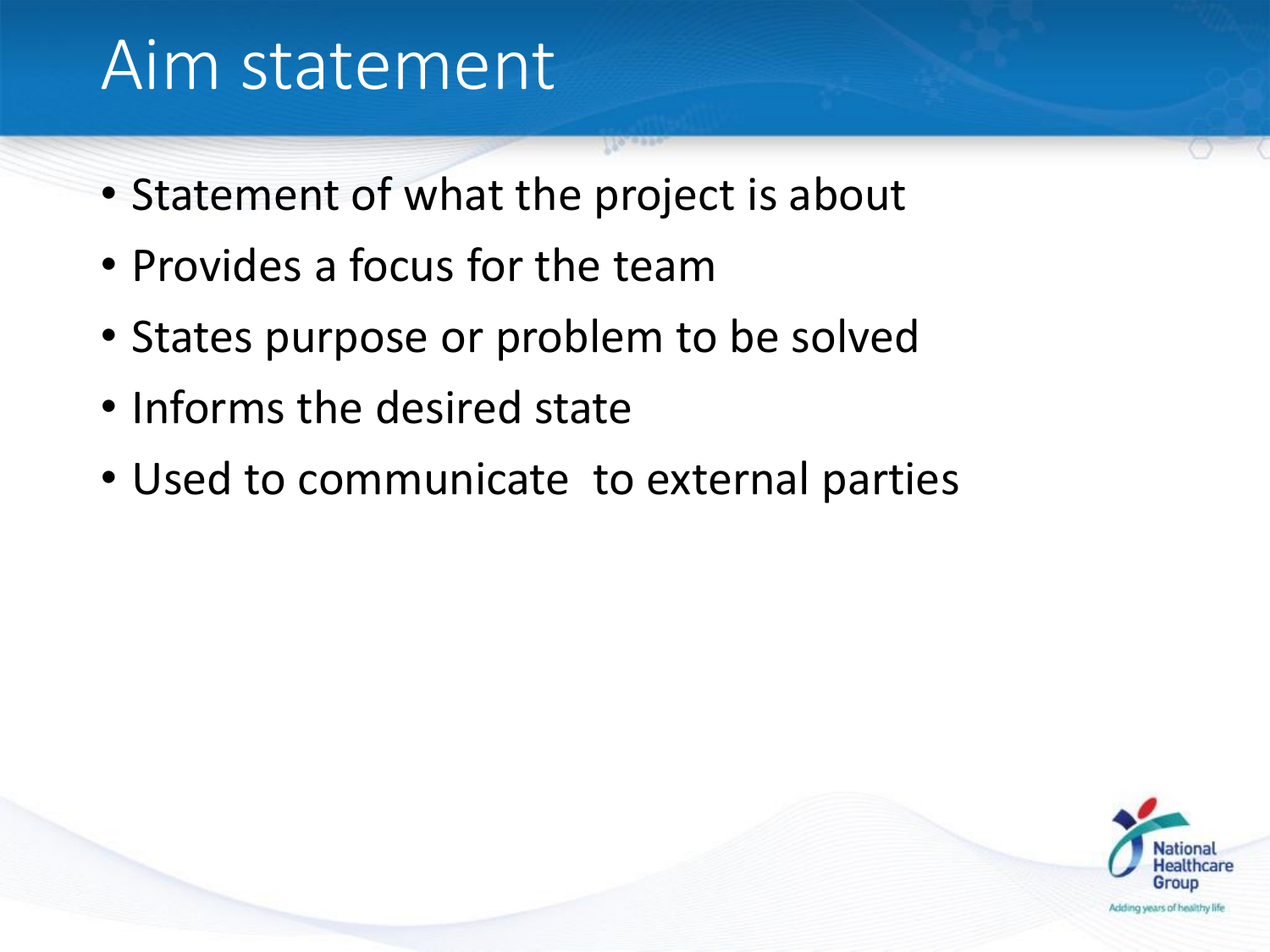#### Elements of an aim statement

- Clear statement of the purpose (WHAT)
- Measurable outcome expressed as a numerical target (BY HOW MUCH)
- Timeline for the project (BY WHEN)
- Cohort of patients (TO WHOM)
- Geographical site targeted (WHERE)

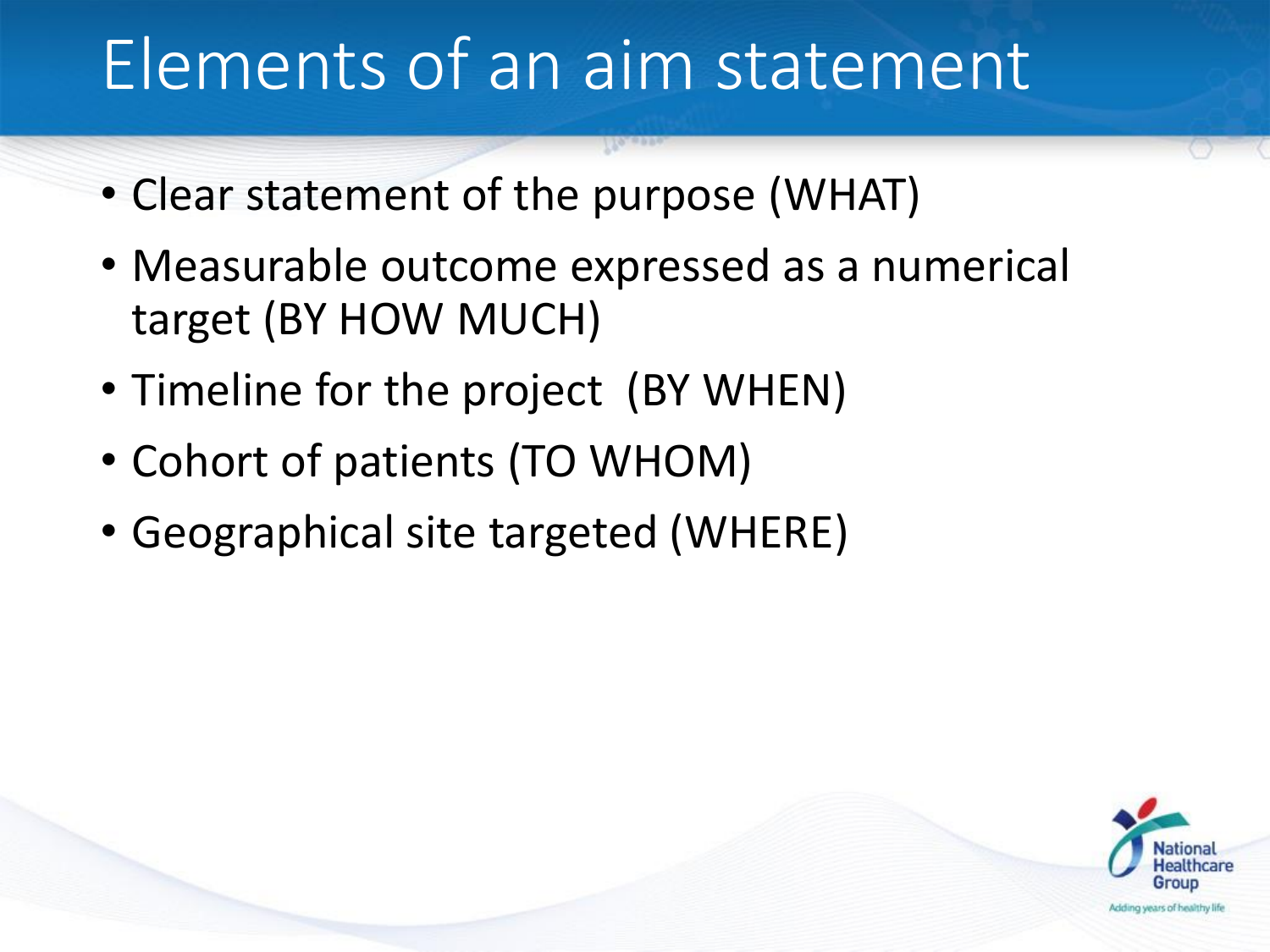### Stretch Goal

- Aspirational in nature (not pass/fail issue)
- Pushes people out of comfort zone
- Inspires and stimulates creativity
- Ambitious, achievable, but not impossible (sweet spot)

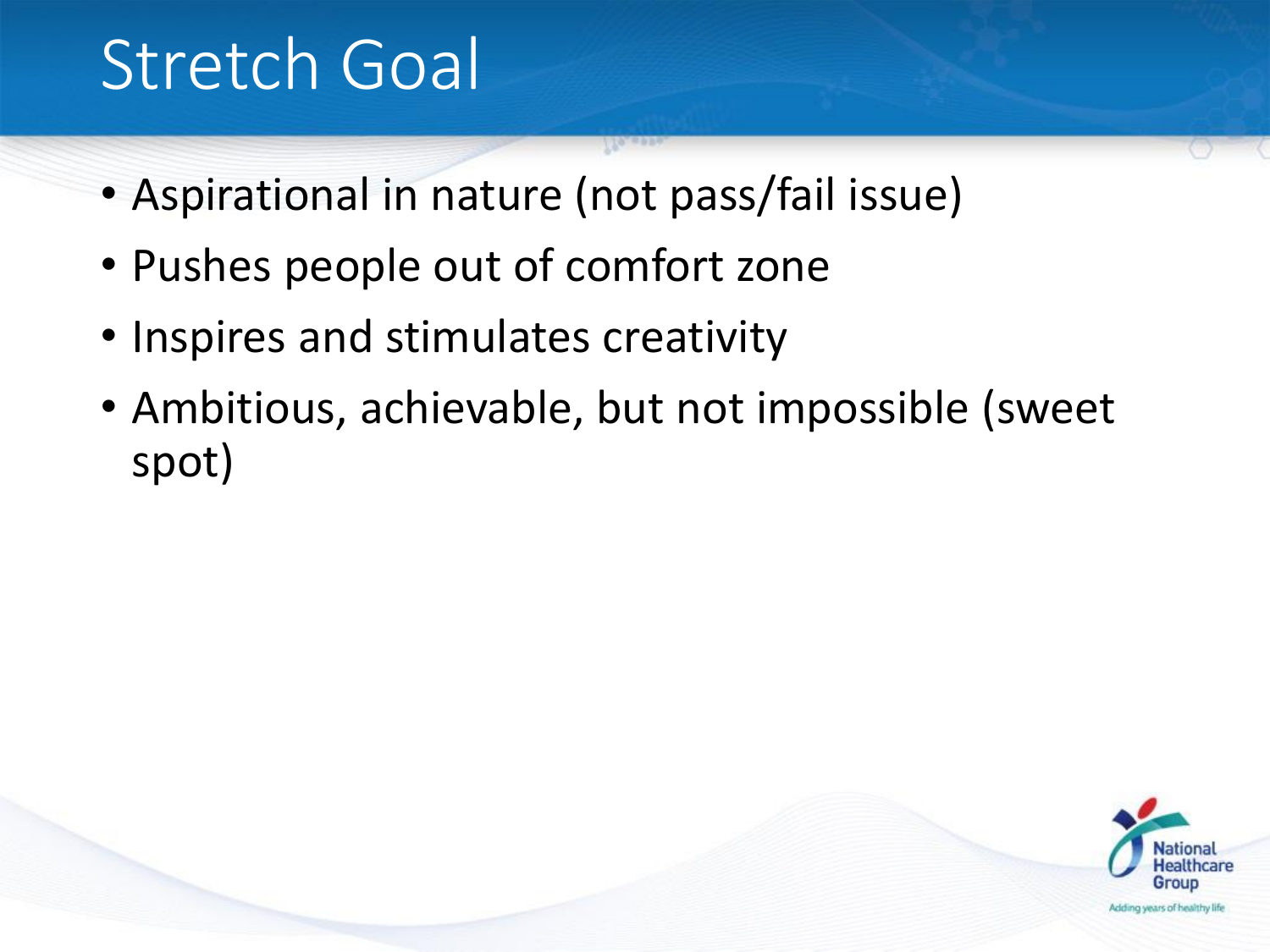#### Example

To increase the % of post-Total Knee Replacement Surgery patients having a maximum pain score of <4 , from 28% to 80%, during the first 24hrs after surgery in National Joint Hospital within 6 months

| <b>Process</b>  | : Post-op pain management                 |
|-----------------|-------------------------------------------|
| Problem         | : Poor Pain control 1st 24 hours after op |
| Target          | : 80% of patients achieve pain score<4    |
| Patient group   | : Total Knee Replacement patients         |
| Where           | : National Joint Hospital                 |
| <b>Timeline</b> | $: 6$ months                              |

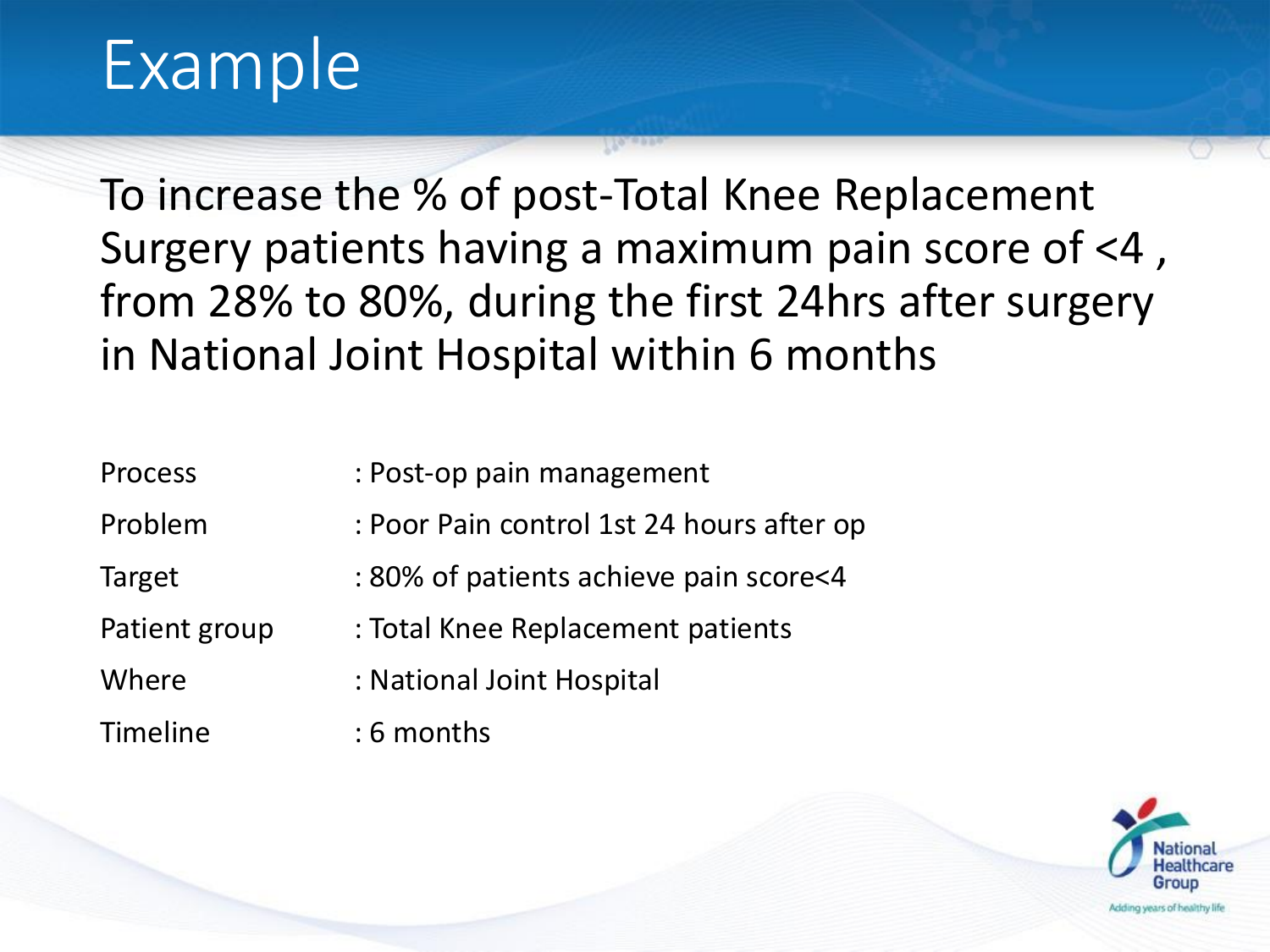#### Vague example

• To reduce complications after minor surgery in operating theatre in 1 year

What is meant by minor surgery? What type of complications? Measurable? Reduce by how much? In which group of patients?

• Can you suggest a better mission statement?

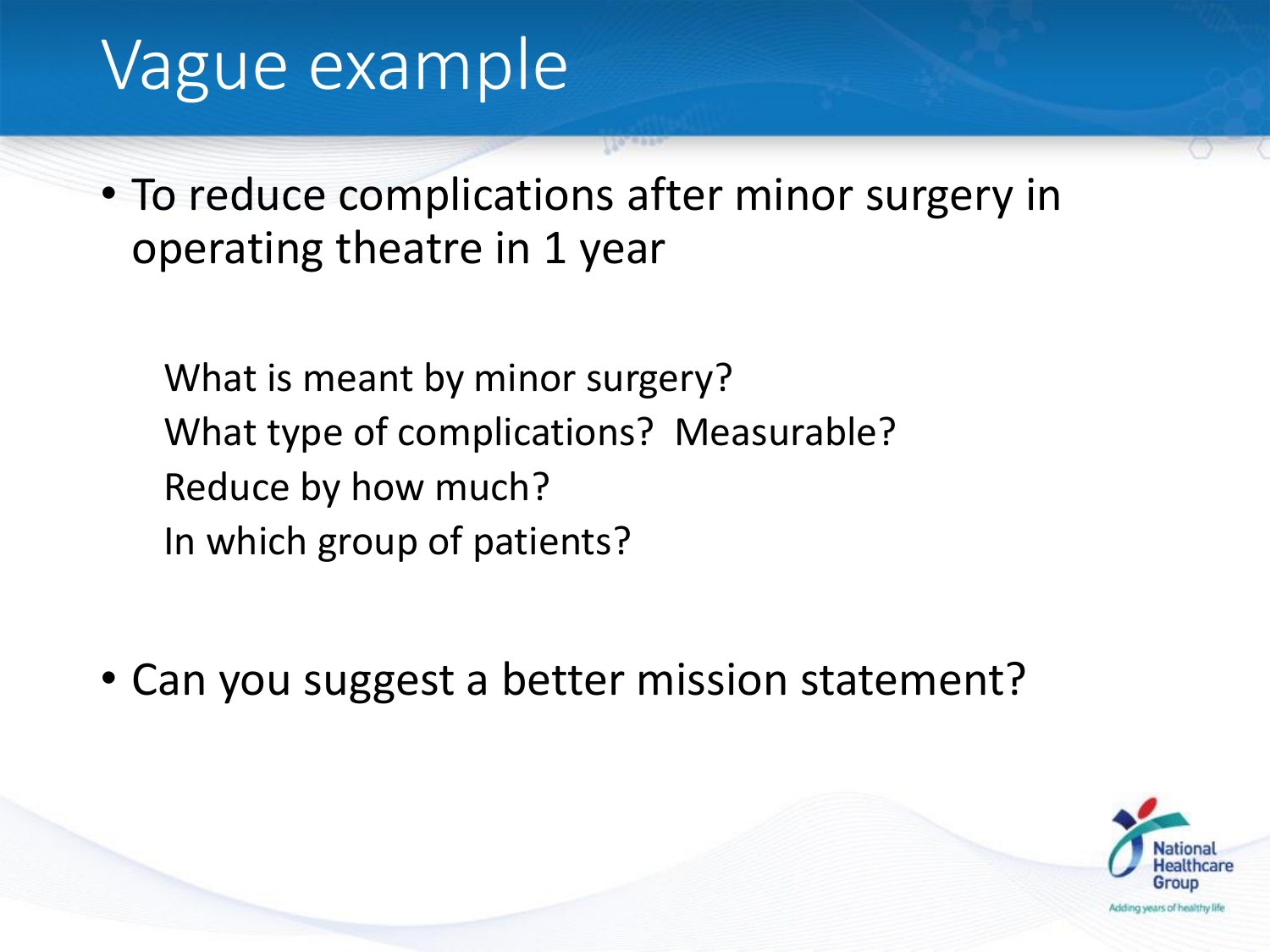#### Example

To have 95% of patients on AMI Pathway receive prescriptions for appropriate cardiac medications\* upon discharge within 6 months

- \* Cardiac Medications
- 1. Aspirin
- 2. Beta Blocker
- 3. ACE Inhibitors/ARB
- 4. Statins